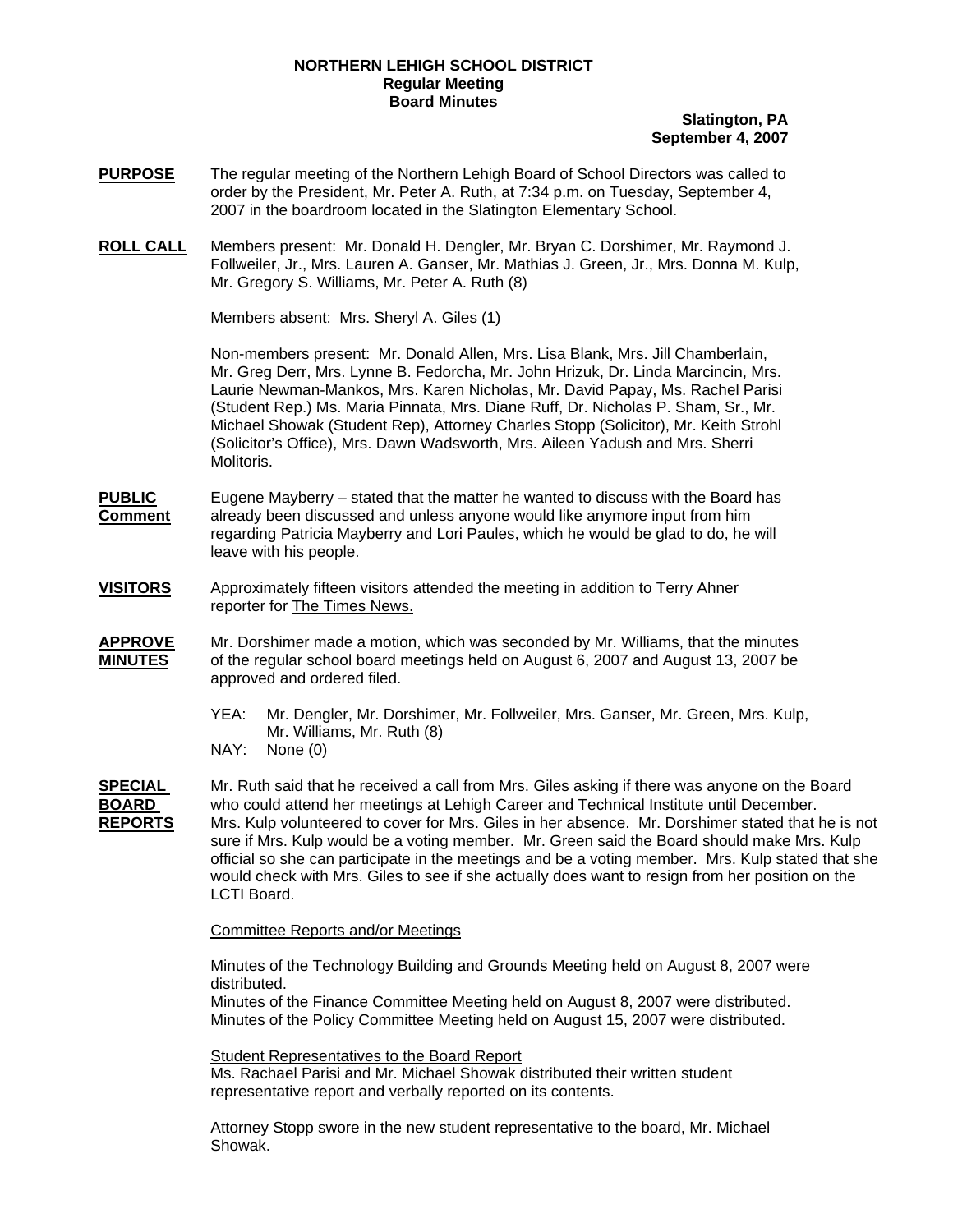Solicitor's Report - Attorney Charles Stopp reported on a recent decision involving the Pennsylvania Land and Title Association that has stood for the proposition now that district's, even though they are using private collector's to collect their delinquent real estate taxes, are still required to make delinquent real estate tax reports to the County Tax Claim Bureau. Currently when the Pennsylvania Land and Title Company is searching titles and making sure there are no liens, including real estate tax liens against properties that they are insuring, they are required to check the local tax collector, the County Tax Claim Bureau and the private collector. There is some legislation to try and resolve this. Tax Claim Bureaus currently still have the ability to collect 5% of the receivables even though the Tax Claim Bureaus may not be the entity collecting the delinquent tax.

Business Manager's Report - Mrs. Lisa A. Blank reported that the State Auditor's have completed auditing fiscal years 04/05 and 05/06. There will be an audit review meeting on September 6, 2007 at 10:00 a.m. and board members are invited.

Superintendent's Report - Dr. Nicholas P. Sham, Sr.

Dr. Sham distributed the 2007-2008 District Goals. They were distributed for review by board members and they will be on the next board agenda for approval.

Dr. Sham introduced Mr. Barry Brobst from Architectural Studios who will summarize the Feasibility Study and the three (3) options addressed in the study and answer any questions. Mr. Les Bear who is our financial advisor will then address the financial implications and also answer questions.

Barry Brobst explained that there was an enrollment study done and the study showed projections of a flat stable enrollment. He further stated that the construction costs at that time were based on 2006 dollars and over a year later those numbers appear to be safe. Areas of concern that were looked at when deciding which of the three (3) options to recommend to the Board were capacity of buildings per student, change in educational programs since the 70's, special needs programs, safety and security issues and many of the mechanical systems in Slatington Elementary are at the end of their anticipated life span for a building of this age. He explained the three (3) options for renovations in the feasibility study. Option one (1) was to renovate Slatington Elementary only which involved adding an addition for  $6<sup>th</sup>$  grade, changing the multipurpose room to bring the office area down on the first floor for security and adding a new multipurpose room. Cost for this option would be between 18 and 20 million dollars. Option three (3) was to change Slatington Elementary School to a  $3^{rd}$  –  $5<sup>th</sup>$  grade building and move the  $6<sup>th</sup>$  grade to the Middle School. Moving the  $6<sup>th</sup>$  grade to the middle school would allow for classrooms at the elementary school to be used for the special needs programs. This option would involve an addition to the Middle School for  $6<sup>th</sup>$  grade and a renovation to the middle school kitchen equipment. Cost for this option would be between 17.4 to 19 million dollars. Option two (2), which was the option that was recommended by the committee, was to change Slatington Elementary School to a  $3<sup>rd</sup> - 5<sup>th</sup>$  grade building and moving the  $6<sup>th</sup>$  grade to the middle school. Renovations to Slatington Elementary would include moving the office down to the first floor for security reasons, adding a multipurpose room onto the elementary school and providing computer and special education needs rooms on the second floor of the multipurpose room. At the middle school there would be an addition for the  $6<sup>th</sup>$  grade and upgrades to the middle school kitchen equipment. Costs for this option would be between 20 -21.5 million dollars.

Mr. Dorshimer asked what drives up the cost of option two.

Mr. Brobst stated that the construction of the new gym would be the big increase. Mr. Brobst said that  $6<sup>th</sup>$  grade in the middle school is a more ideal location. In the future if there is an addition in enrollment at the elementary level it would be easier to put an addition on the elementary school.

Mr. Green asked if Mr. Brobst had identified any deficiencies in the gym. Several of the options have us tearing down a gym and building a new one. He asked if there was any way to move doors and keep the gym. Building a gym is expensive because it is two stories and you have locker rooms.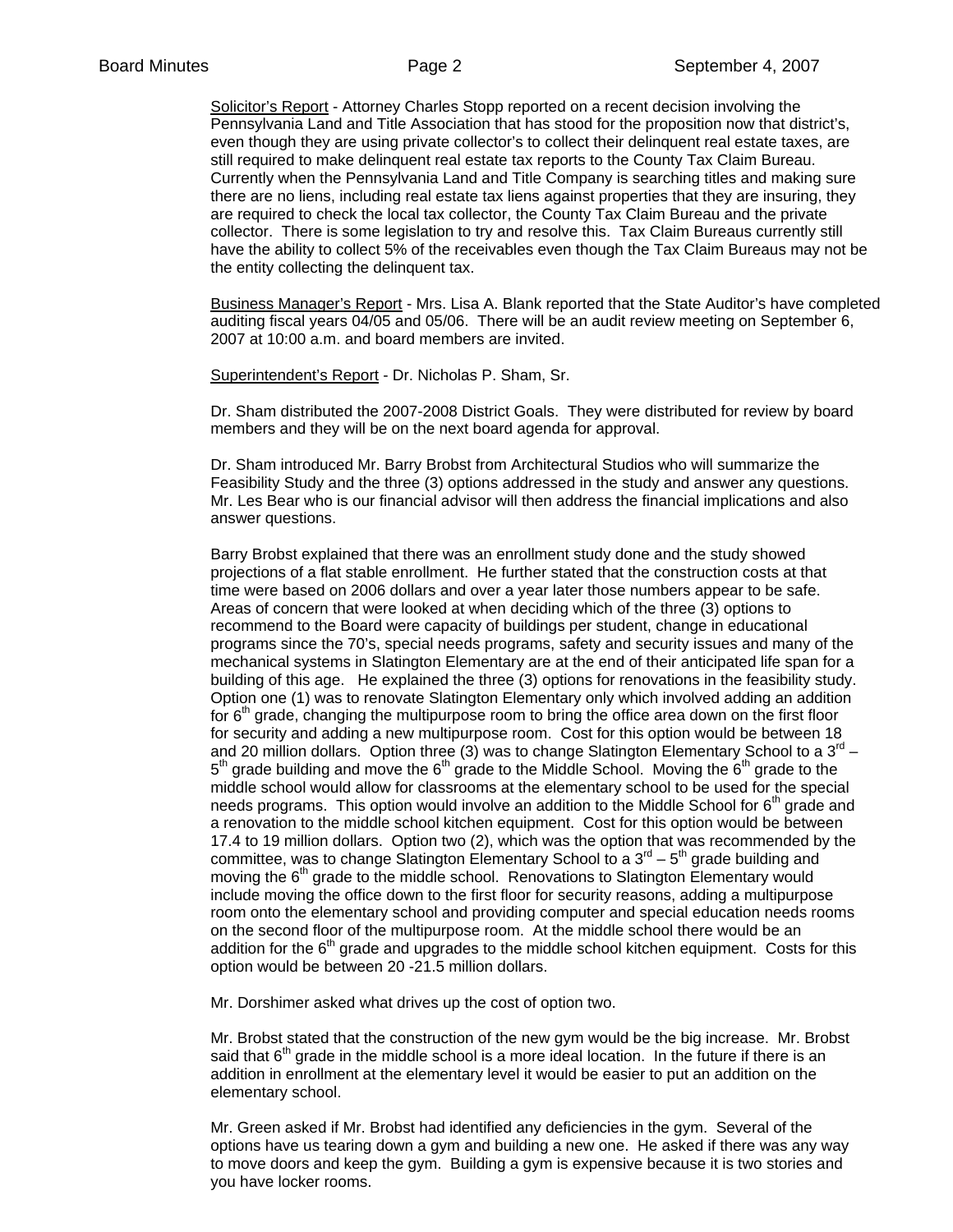Mr. Brobst said he is not building any major locker rooms. He does not think it is a big deal to move the gym. When you say a more expensive facility, we are not building a lot of internal partitions and walls that would go along with a space if we were building classrooms. He is not sure if tearing down a gym and rebuilding it would be the more expensive of the options. If the Board agrees to move ahead with option two and would like Mr. Brobst to examine the possibility of keeping the gym where it is and reconfiguring something else in efforts to not build a new gym he would be willing to see if there would be a cost savings.

Dr. Sham stated that the gym currently is somewhat inadequate even now for the classes that are in there.

Mr. Brobst stated that what he would like to do with the gym is put it in a more remote setting so it can be use by outside organizations in the evening and those organizations would be locked out of the rest of the building.

Dr. Sham asked Mr. Brobst if it was possible to move the offices downstairs for security purposes and still keep the gym where it currently is located.

Mr. Brobst said that he definitely would like the offices moved downstairs. He feels that is one of the most important security issues. He said there could be the possibility of expanding out front to move the offices down but feels that may be more costly. He further explained that on the second floor of the gym will be two special education classrooms and a computer room. If you do not build the gym, you will need to put the classrooms that were to be put on the second floor of the gym someplace else.

Mr. Green asked in each option what would be the capacity of students per building.

Mr. Brobst stated that in option one student capacity at Slatington Elementary would be 625, option two at Slatington Elementary would be 475 and the middle school would be 541 and in option three, Slatington Elementary would be 450 and the middle school would be 541.

Mr. Green asked what we are gaining in student capacity as opposed to what we currently have.

Mr. Brobst stated that currently Slatington Elementary can house 700 pupils but he said that number is misleading. You currently have special needs programs in spaces they should not be in. Option two is providing space needed for the special needs programs. He further stated that if you put the special needs programs in adequate spaces in the building, that student capacity number drops. He further stated that with the four classrooms grouped together there are no hallways and students are moving through a classroom to get to other places throughout the building and that is classroom space that is really inefficient.

Mr. Dorshimer asked with option two if we were compliant for parents and students with disabilities.

Mr. Brobst stated yes.

Mr. Dorshimer further asked with option two if we are getting a complete renovation not a partial renovation. There will not be different tile and different carpet in areas throughout the building.

Mr. Brobst said yes. He said the brick walls will stay because there is nothing wrong with the brick walls.

Mr. Dorshimer asked if the multipurpose room in option two gives you locker rooms.

Mr. Brobst said there will be locker rooms. They will have a few lockers for street clothes and a couple of bathrooms, but there will not be gang showers as in a typical locker room.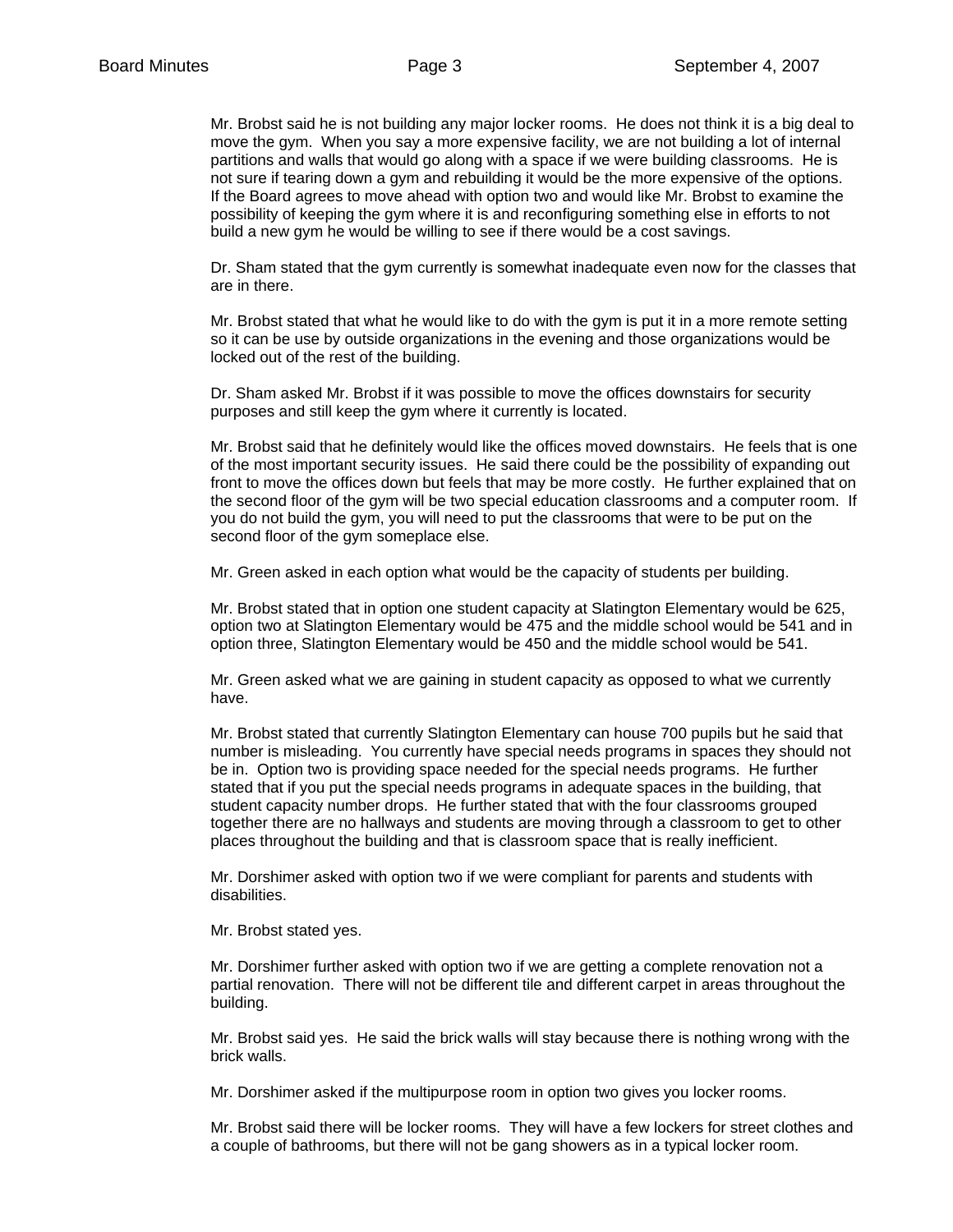Mr. Dorshimer asked if the multipurpose room would be constructed to the size to play regulation basketball.

Mr. Brobst stated yes.

Mr. Dorshimer asked if anything was being done with the district administrative offices.

Mr. Brobst stated that other than mechanical upgrades necessary, they were not planning on doing many renovations in that area at all.

Mr. Dorshimer asked what renovations were being planned for the elementary school cafeteria.

Mr. Brobst stated new energy efficient lighting, new mechanical systems, sprinkler system according to fire codes, more of a mechanical upgrade to that area.

Dr, Sham asked what option two would mean for the middle school, especially the cafeteria.

Mr. Brobst said the middle school would only be renovations to the kitchen area and adding a block of classrooms. The cafeteria area with the annex would be enough seating for 3 lunches.

Dr. Sham said the upgrades would be to the equipment in the kitchen, redoing some of the space consideration and lighting.

Mr. Dorshimer asked with option two if that does not cut into some practice fields.

Mr. Brobst stated that he was just coming up with square footage to cover the cost for the renovations. He would have to meet with faculty and staff to see where the best place would be to put the classroom addition.

Mr. Green asked if PDE looks at a  $6<sup>th</sup>$  grade differently if it is in a middle school. Is there a possible difference in reimbursement if it is in the middle school as opposed to the elementary building?

Mr. Brobst said  $6<sup>th</sup>$  grade is still considered elementary when we do it in a middle school setting. Reimbursement might be a little higher on a secondary level because it goes by cost per student.

Les Bear distributed paperwork on the financial analysis of the district to all board members and reported on its contents. He talked about interest rates over the years and the past couple of months. He said that they have been seeing school district interest rates moving to higher level of interest in the current market. Our school district's current debt will be paid in total in the year 2015. He outlined that in the year 2004 the Board passed a debt incurring resolution for \$24,000,000.00. This means the board has the opportunity to go forward with a bond issue at sometime in the future and have some of that \$24,000,000 exempted from the index under Act I. He explained how the \$24,000,000 will depreciate each year over time if the bond is not issued. He further explained that if you issue a \$10,000,000 bond or less within a calendar year, it is a bank qualified debt and you get better interest rates by about a quarter of one percent. If you go over that amount, it is a non-bank qualified debt and you eliminate banks as buyers of bonds therefore you reduce the universe of buyers and the rates become higher. Another reason for keeping the bond bank qualified is you can keep all the investment earnings and file it back into the project. If you go over the \$10,000,000 you get into a different rule where if the money costs you 4.5% you can only earn and keep 4.5%. Anything earned over that 4.5% goes to the federal government. Whenever you borrow new money you must satisfy the following parts. One, you must incur 5% of the money borrowed within the first 6 months. Second, Plan Con A needs to be filed. Third, you need to engage an architect and have a contract. Four, you need to proceed with do diligent.

Mr. Dorshimer asked if we go after the \$10,000,000, the Architect is drawing up the prints, Plan Con has been filed, we go out for bid and the Board finds out that instead of a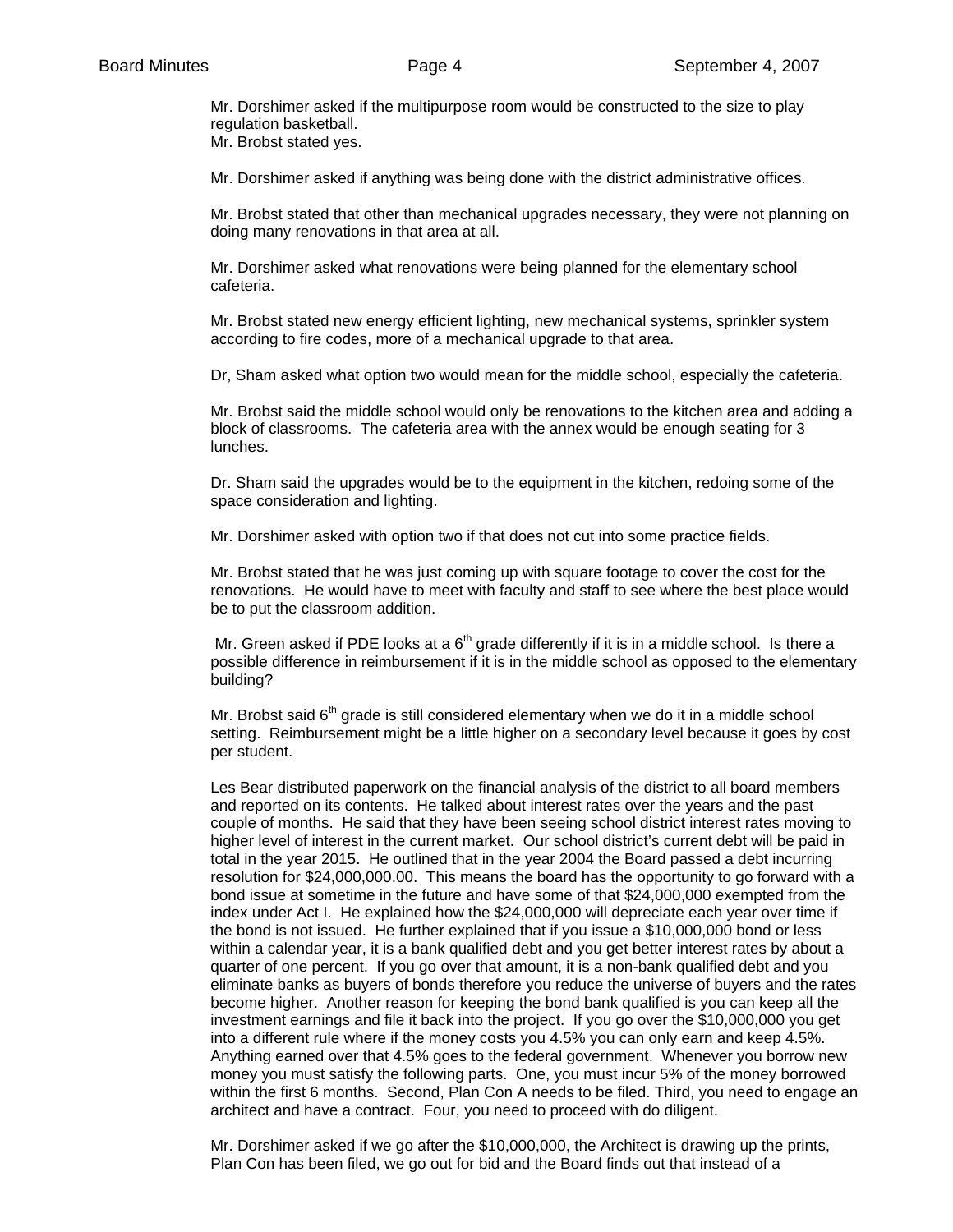\$24,000,000 project it turns into a \$44,000,000 project, can the Board then decides not to do the renovations? Can we give back the \$10,000,000 plus whatever it costs us? Mr. Bear said yes. There is a 5 year call protection for the investors in the bonds. Meaning if the Board made a decision at a public meeting to stop the project that money would be immediately escrowed the next business day in an investment account. It would sit there for the balance of the 5 year term and then the bond holders would be repaid.

Mr. Dengler asked if the cost of the three options included the engineering fees and the architectural fees.

Mr. Brobst stated that those figures include the soft cost.

Mr. Bear said that in order to do a 2007 financing, there is a lot of decisions that need to be made. The financing, if you would decide to do that, needs to be settled in 2007 if you want to take advantage of what he outlined in his handout. This means there needs to be a bond sale by the last week of November.

Mr. Dorshimer asked if the board decided to move ahead with the renovations to the building would it be best to go after the \$10,000,000 this year.

Mr. Bear said that if the board can satisfy the requirements he spoke of, then yes.

# **PUBLIC** Tom Papay – Washington Township thanked the board for doing such a find job on the budget **COMMENT** this year. He said the question for this year is whether we go into the expansion program at the elementary school. He would like to know, since PDE thinks there will be a decrease in our population and the PEL thinks there will be no change, how many studies do we have to pay for until it comes up in favor of this building project. Are we going to do another study? Everything he is looking at says the population is dropping.

Dr. Sham said the PEL's interpretation was different that PDE. PDE is saying that our population would decrease but the PEL took into consideration the building projects going on in the township and rather than saying it is decreasing they are saying it will stay relatively flat.

**PUBLIC** Tom Papay asked if enrollment is going to stay flat, don't the facilities we have cover that? **COMMENT**

> Dr. Sham said it is not just space. You need to consider the building is aging and it is reaching the end of its life span. He further explained that within this building we have classes being taught in the hall and in classroom spaces that are much smaller than required. There is no more space available in this building. That represents a security and safety issue. The tiles on the floor are asbestos tiles. At the current time this is not an issue but given a period of time could become a problem. He said staff has been asking to move to an enclosed classroom setting. Since you will need to do some renovations to the building at some point in time because you do not want to let the building deteriorate, why not make the decision now to renovate the building. He said the money is available at this point in time. The smartest thing to do is to take into consideration that you might have growth and if you do, the growth will be at the elementary school first. You also have to look at the educational reasons. The smartest thing is to move the  $6<sup>th</sup>$  grade to the middle school. These all need to be taken into consideration by the Board. They can choose to do nothing and not renovate anything if that is the choice they want to make.

**PUBLIC** Tom Papay said twenty years ago he sat on this board when the decision was made to close **COMMENT** the school at Walnutport because of an asbestos problem which turned out to be bogus. One of the school board members at that time voted to close the building and then opened a day care center in that building without any asbestos removal being done. As for the \$24,000,000 of grandfathered debt, that does not cover the entire cost of this project. He has been in construction his entire life and when they come out with these figures it just never works. Doesn't the Board think the community should have some say about the increase in taxes?

Mr. Ruth stated that the study did have community involvement.

**PUBLIC** Tom Papay said he is just becoming aware of this because he is starting to look at where **COMMENT** he is paying his taxes and they are becoming pretty darn high.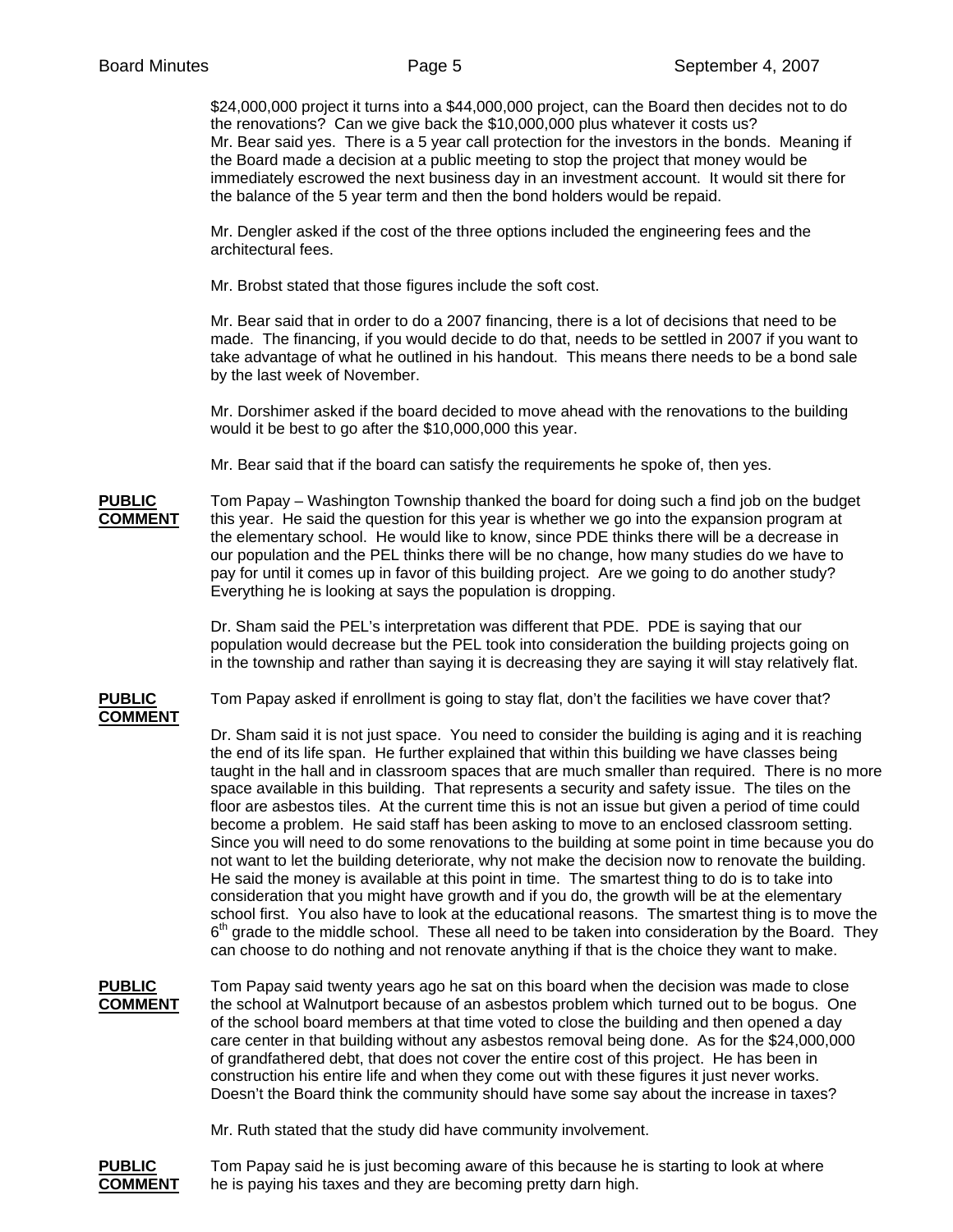Mr. Ruth stated that as a Board they realize that also.

**PUBLIC** Tom Papay asked how many community members where on the committee. The only thing **COMMENT** he knows about this committee is what he reads in the paper.

> Dr. Sham stated anybody who wanted to be on the committee was invited to be on the committee. He said there were 6 original community members plus administrators that needed to be a part of the committee. Everyone had an opportunity for input.

**PUBLIC** Tom Papay feels that the community can't afford this and he can't agree with any current **COMMENT** board member who votes for this. He asked Les Bear what would happen if they wait until 2008. How much problem would that cause us if we wait until next year to see how the economy is going? He is very involved in developing in this town and things are dead. Things are at a complete stand still.

> Les Bear said there is a huge question in where interest rates are going in 2008. The other is if we wanted to maintain bank qualified debt, will the \$10,000,000 be enough for the construction during 2008 or will you need to borrow more than \$10,000,000 to keep the project moving forward.

**PUBLIC** Tom Papay asked if they go out and get an architect in order to find out the total cost of the **COMMENT** project, how much of the soft money will we get back if we decide to scrap the plan. We will not get the whole architectural fees back. We have to pay for their work.

> Les Bear said that question can not be answered because it depends on how far along you are in the design as to how much money it will cost you.

**PUBLIC** Tom Papay said looking at the enrollment projections, in 2015 there will only be 1762 students. **COMMENT** In 2005 there are 2094 students. We are going down over 300 students. That is from PDE.

Dr. Sham said that is not the numbers from the PEL.

**PUBLIC** Tom Papay asked how many groups have to tell us what way we are going.

**COMMENT**

 Dr. Sham said that is why the PEL study was done. The Board needed to look at enrollment projections from PDE and residential building projects also needed to be taken into consideration. That is how the PEL determined that our enrollment projections were going to stay flat. In September, the PEL will be doing our present enrollment from this year and adding it into the mix at no cost.

**PUBLIC** Tom Papay said the way the economy is going they are going to have to force interest rates **COMMENT** down even more next year to get anything going in this country.

Mr. Ruth said what happens if it doesn't.

**PUBLIC** Tom Papay said that he can not see them not doing it because things are in such bad shape. **COMMENT** He feels it is worth the gamble to wait until next year to decide.

> Mr. Ruth stated that everything Mr. Papay has brought up tonight is everything the Board has to look at.

**PUBLIC** Tom Papay hopes the board takes a serious look at it because he buys this school district a **COMMENT** new car every year.

**PUBLIC** David Schnaars – Slatington Borough – He does not know if Slatington Elementary needs **COMMENT** renovations or not. He has not been here or listened to discussions. The Board is going to have to make that decision. What bothers him is financing of the project. He was opposed to the previous Board's decision a few years ago to set the \$24,000,000 aside to do an end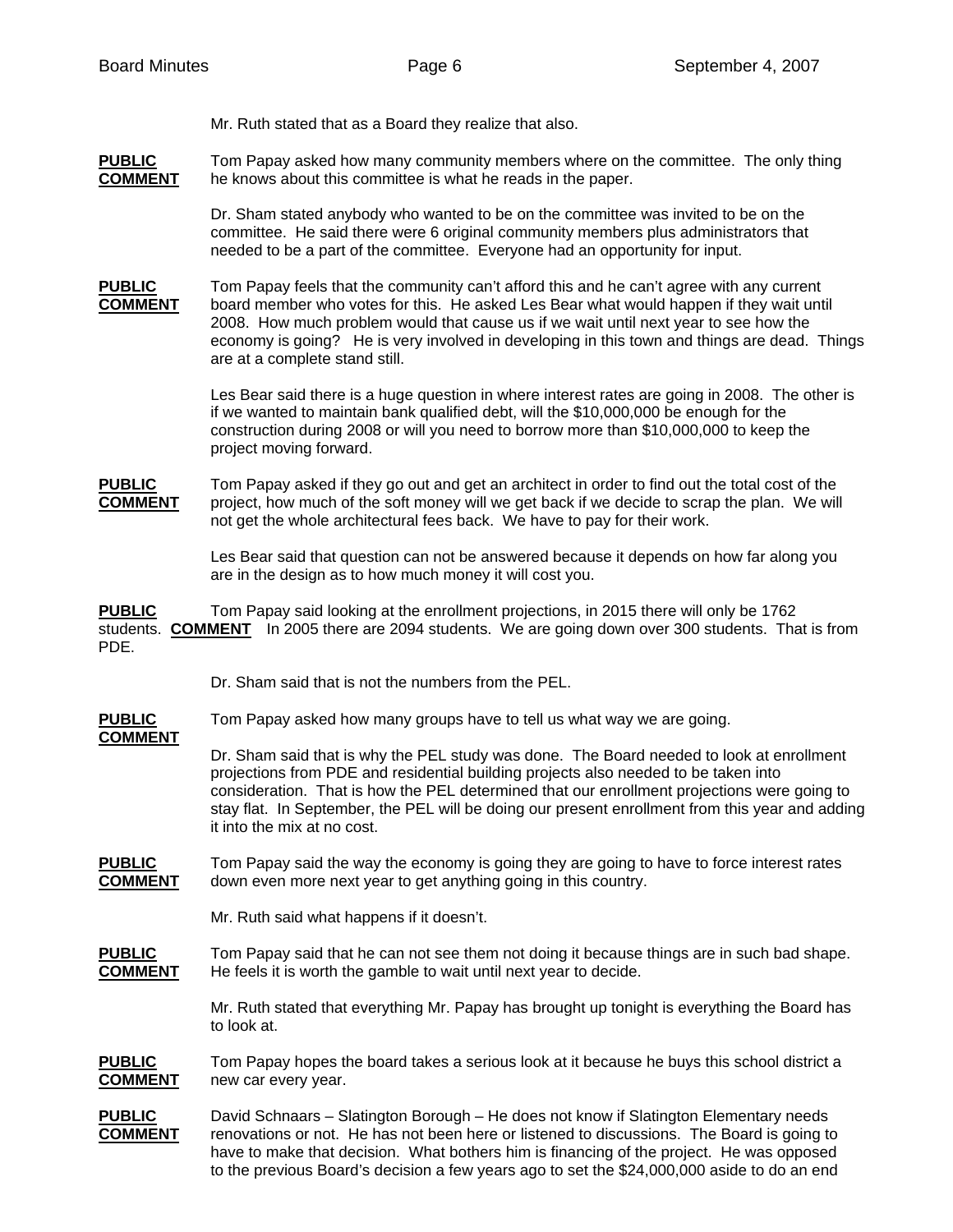run around the law which would require the Board to sell the project to the community first. He said if this project is needed the Board should be able to sell it to the community. He would like some say in how much he thinks he can pay for this kind of project. As a community they have to finance it. We should be giving the children the very best education we can afford to give them. He wanted to remind the Board that is all we can give them. He would be happy if the Board decided to go with this project that they not take advantage of the \$24,000,000 but go out and sell this project to the community. If you are afraid to have to prove the project, maybe you should not be talking about it at all.

 Mr. Ruth said that we have board meetings the first two Mondays of the month in which all community members are welcomed to come and there is opportunity to talk at those meetings. There is also a Community Relations Committee Meeting held the second Wednesday of every other month.

- **PUBLIC** David Schnaars would like to have attended a few board meetings but he is an interim pastor **COMMENT** and when he is involved in the church he also has meetings at night and he can't always be here. He does not remember his parents ever going to a school board meeting. He does not think the community ever thought it was necessary to go back then. There was a lot of changes and stuff that went on back in those days. He does not know what the answer is but the Board needs to sell the project to the community. Community members should not have to be up here keeping an eye on Board members at every board meeting
- **PUBLIC** Peter Papay Washington Township For 28 years he has been on the planning commission **COMMENT** for Washington Township and he currently is the chairperson for the planning commission for approximately 12 years. There is no big construction movement in Washington Township. Right now there are 3 big sub divisions on the books. It is going to take approximately 4 -5 years for those to materialize. There is no boom. Washington Township does not have a lot of construction going on. One of the detriments to construction in Washington Township is school taxes. School taxes are hurting our area. Anybody who is familiar with real estate

 knows it is a buyers market. A lot of homes are for sale and it will continue that way if we do nothing to curtail the tax increases. Years back he would send a letter to the school board inviting school board members to come to township meetings to get the input on growth rate. He never received a response from the school board.

- **PUBLIC** Steve Eitner Washington Township asked what PDE capacity means. **COMMENT**
	- Dr. Sham stated that would be the maximum amount of students in that building.
- **PUBLIC** Steve Eitner asked if there is capacity at Peters Elementary would it not be possible to **COMMENT** move the 3<sup>rd</sup> grade over to Peters Elementary. move the 3<sup>rd</sup> grade over to Peters Elementary.
	- Dr. Sham stated that there is not enough room at Peters Elementary to hold the third grade.
- **PUBLIC** Steve Eitner According to the numbers it would.
	- Dr. Sham said it would not. They would not fit.
- **PUBLIC** Steve Eitner Then the numbers on this paper don't mean anything.

## **COMMENT**

**COMMENT**

 Dr. Sham said you have to consider when you look at student enrollment you have to look at whatever special education classrooms are there because they do not count in the capacity but they do use up classroom space and we also have full day Kindergarten which also took on additional classroom space. Slatington and Peters Elementary are operating at capacity.

 Barry Brobst explained that there are state mandated educational programs that school districts are required to provide to pupils but the state does not supply any funds for those requirements. That is where school districts max out their building capacity. He further explained that they are not building for additional students, the enrollment numbers are staying flat. The additional classrooms are being built because of state mandates for programs that have to be offered.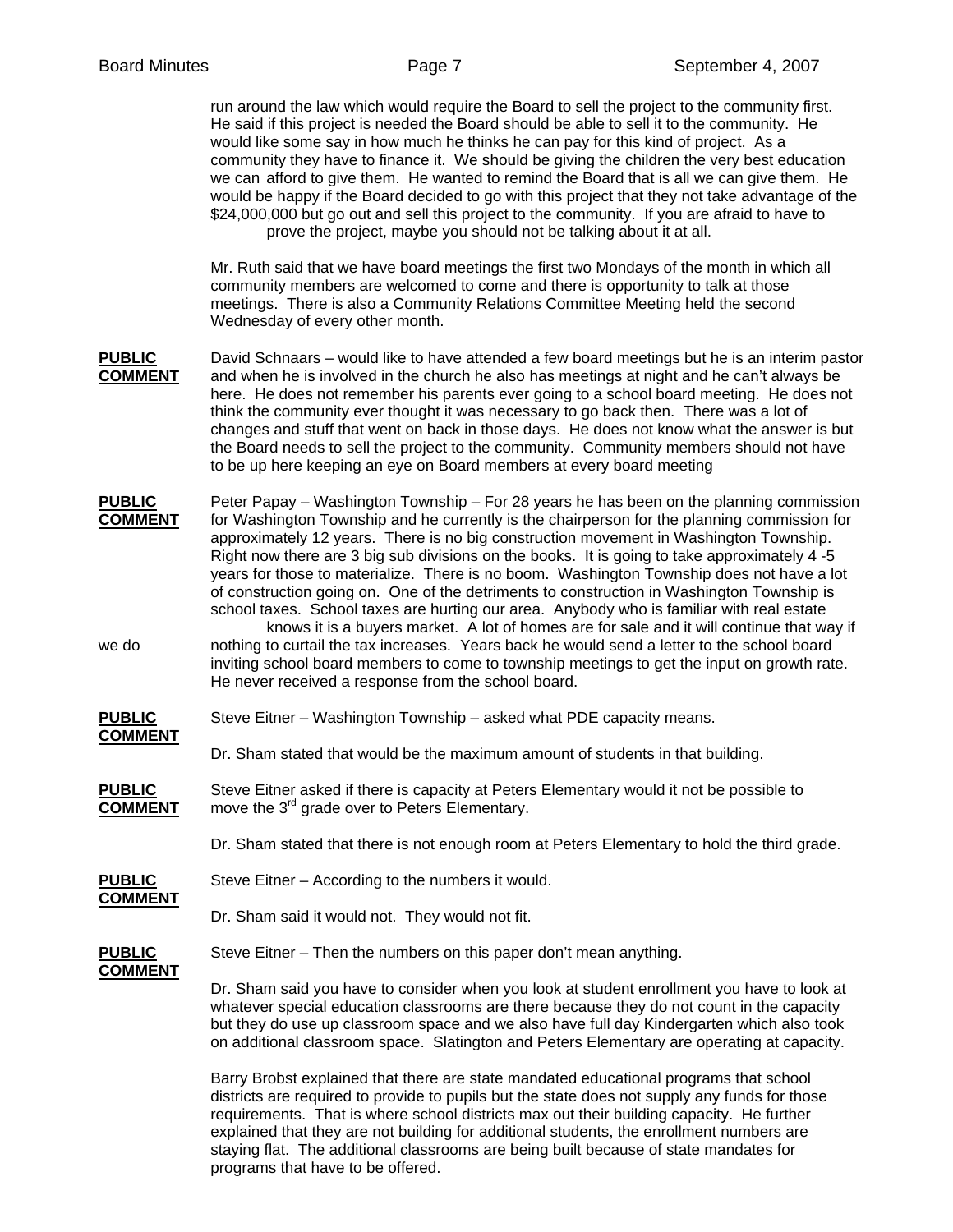**COMMENT**

 Dr. Sham said that in Jim Thorpe they were educating students in a non-traditional classroom that did not have sufficient space. The parents sued the district and said the district is not providing an adequate education for our special education students and we want the district to use regular classroom space. Jim Thorpe fought and loss. This became a benchmark case for our district which is part of our intermediate unit and our area. What the court ruled at that time and put into place was a group of people who over see all the special education classrooms and where they get placed throughout our intermediate unit. There is a committee at CLIU that oversees all of the special education classrooms and essentially goes through and says for example, we need a partial hospitalization special education program and we need one at the high school level. This year it is Northern Lehigh's turn to have that classroom. What that means is that Northern Lehigh has to house that program in their high school and that will take up one classroom space that could be used to educate 25-30 students in that classroom. That could happen in any one of our buildings. That is the exact state mandated program that could eat up classroom space.

**PUBLIC** Steve Eitner asked if our agenda and minutes of the meeting go on the website.

John Hrizuk stated yes.

 Mr. Williams asked if having three grades in the middle school would there be any additional staffing needs.

 Dr. Sham said that he could not say for sure that it would not affect teachers. He can not predict at this point the impact on staffing.

 Mr. Williams asked if administration could look into this by next week. He is interested in staffing needs other than teaching positions. If the Board goes through with the bond issue, and looking at the debt payment schedule, we would be paying this debt until 2023. Do you feel in that time would we need to begin another renovation project in any other buildings.

 Dr. Sham said that every building within our district has been upgraded. Baring any enrollment changes, you should not have to do any renovations in any building within the near future.

 Mr. Dorshimer said in the future you will see maintenance items that will need to be fixed such as building roofs.

**PUBLIC** Susan Firth – Slatington Borough – Said that as far as moving the offices downstairs, she **COMMENT** understands that safety is a primary factor, but the administration offices are already down here. How necessary is it to bring a principal downstairs when we already have administrative personnel here. There is someone here in authority to monitor the camera. She asked if the boardroom could be converted to put the principal downstairs instead of building an entire new section. Why would it cost so much more to put the classrooms as the middle school as opposed to putting them on this building?

> Barry Brobst explained that the addition between building the extra classrooms as the middle school as opposed to Slatington Elementary is about \$200,000 difference.

**PUBLIC** Susan Firth asked what the difference is. **COMMENT**

> Barry Brobst said he would have to look at it item by item before he could tell exactly what the \$200,000 difference is.

**PUBLIC** Susan Firth feels that this renovation project is being forced on the community to be **COMMENT** approved in a very short period of time. She feels there are many options that need to be explored. She feels that with a new superintendent within the next year we may get new, fresh ideas of other ways to configure things to save the school district money. She feels we should not jump into this. We should make it a conscious decision on where we are going and not make this a panic decision because interest rates may go up tomorrow so we need to do it now.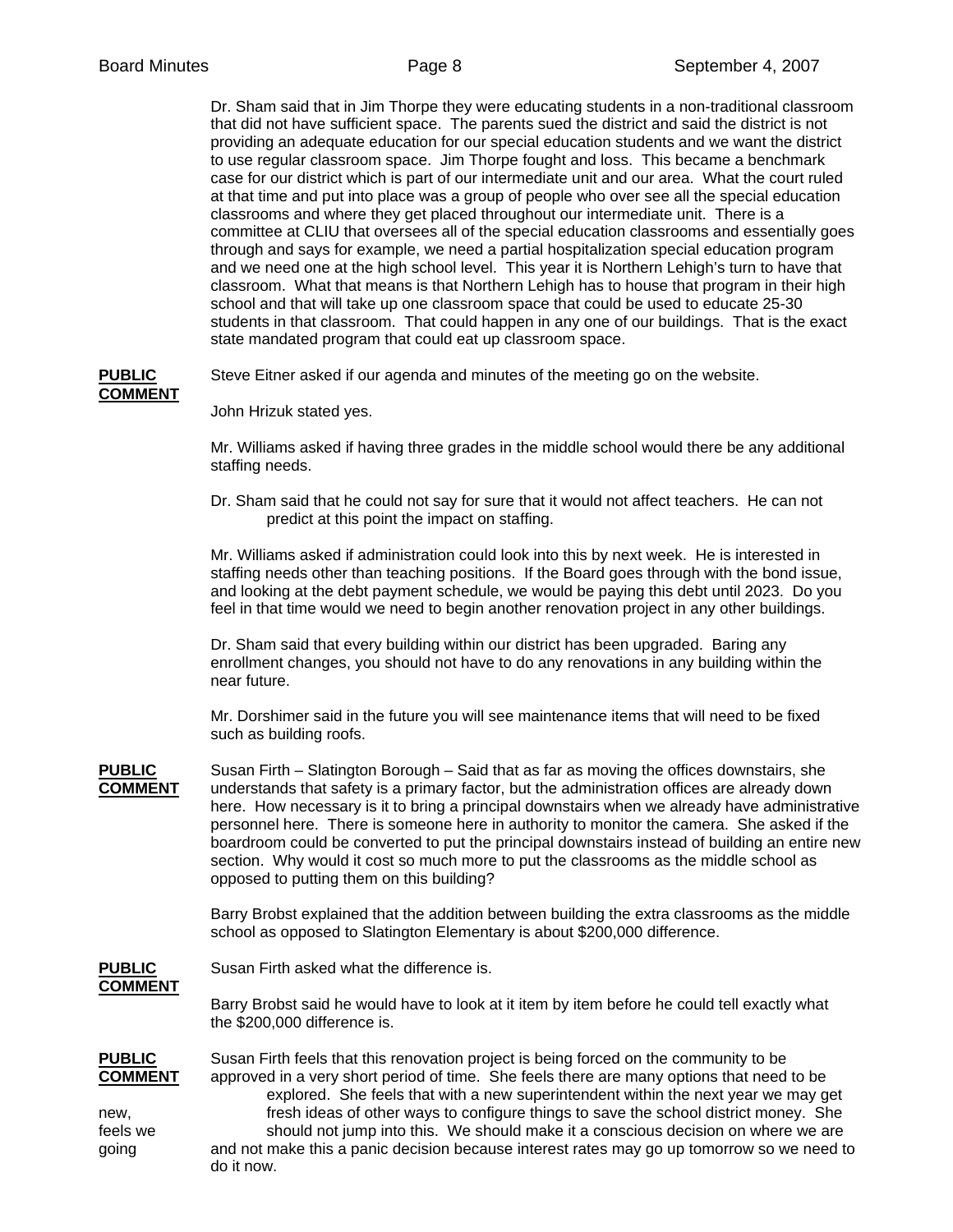Dr. Sham said that this is not a panic decision. The Board asked over a year ago to have a feasibility review committee study all the information. They did not take it lightly and they looked at it diligently. This is not a panic proposal.

**PUBLIC** Susan Firth said she is making the statement to the Board as a whole. Do not jump into it as **COMMENT** a panic decision. This does not need to be decided within the next week.

> Mr. Ruth stated the reason we are looking at it is because the board asked for more information.

**PUBLIC** Susan Firth said she does not think it is fair to ask the Board to make such a quick decision. **COMMENT** Put the plans out and let the public look at them. It is their tax money.

**PUBLIC** Tom Papay – Washington Township - Asked what happens if the renovation project goes **COMMENT** over the \$24,000,000.

Dr. Sham stated that anything over the \$24,000,000 would be subject to the referendum.

**PUBLIC** Tom Papay – said what happens if we are half way through the construction and we run out of money?

**COMMENT**

 Dr. Sham said that before we ever start construction we need to know what the total cost would be and if you knew the total cost was over the \$24,000,000 anything over that is subject to the referendum.

#### **PUBLIC** Tom Papay asked if the public would say enough is enough we are not spending another **COMMENT** nickel, where do we stand, with half built schools. Don't you think it would be a better idea to put it on a referendum now?

**PUBLIC** Susan Firth – Slatington Borough - is this building project going to be another additional tax **COMMENT** increase. If we borrow all this money to do this project, though we just had a tax increase, are we going to have another one?

> Mr. Ruth said that we will need to have a tax increase to pay back the bond but we did not have a tax increase this year.

**PUBLIC** Susan Firth – Great just what we need. More people will be moving out of the district and **COMMENT** then you won't have to worry about it because you will not have the students for the schools.

Mr. Ruth called for a 10 minute recess at 9:35 p.m.

Mr. Ruth reconvened the meeting at 9:49 p.m.

 Mr. Ruth announced that Mr. Follweiler had to leave at 9:37 p.m. to attend to some personal business.

 Dr. Sham said that he will look at staff between now and next week but other than that, is there direction from the board that they would like to provide at this point.

 Mr. Green said he would like to see it on either the Buildings and Grounds or Finance Committee Meeting agendas as a discussion item.

 Dr. Sham said he would do that but that will not include the entire board. He continued on to say he will put a motion on the next school board meeting to move ahead with the renovation project.

 Mr. Williams said we can take a vote next week and let what was discussed here this evening soak in.

 Mr. Dorshimer asked if administration is pretty well set with what they want for the Slatington Elementary and the middle school buildings educationally. Special Education, are we going to have what we need? He wants administration to come back saying this is what we need.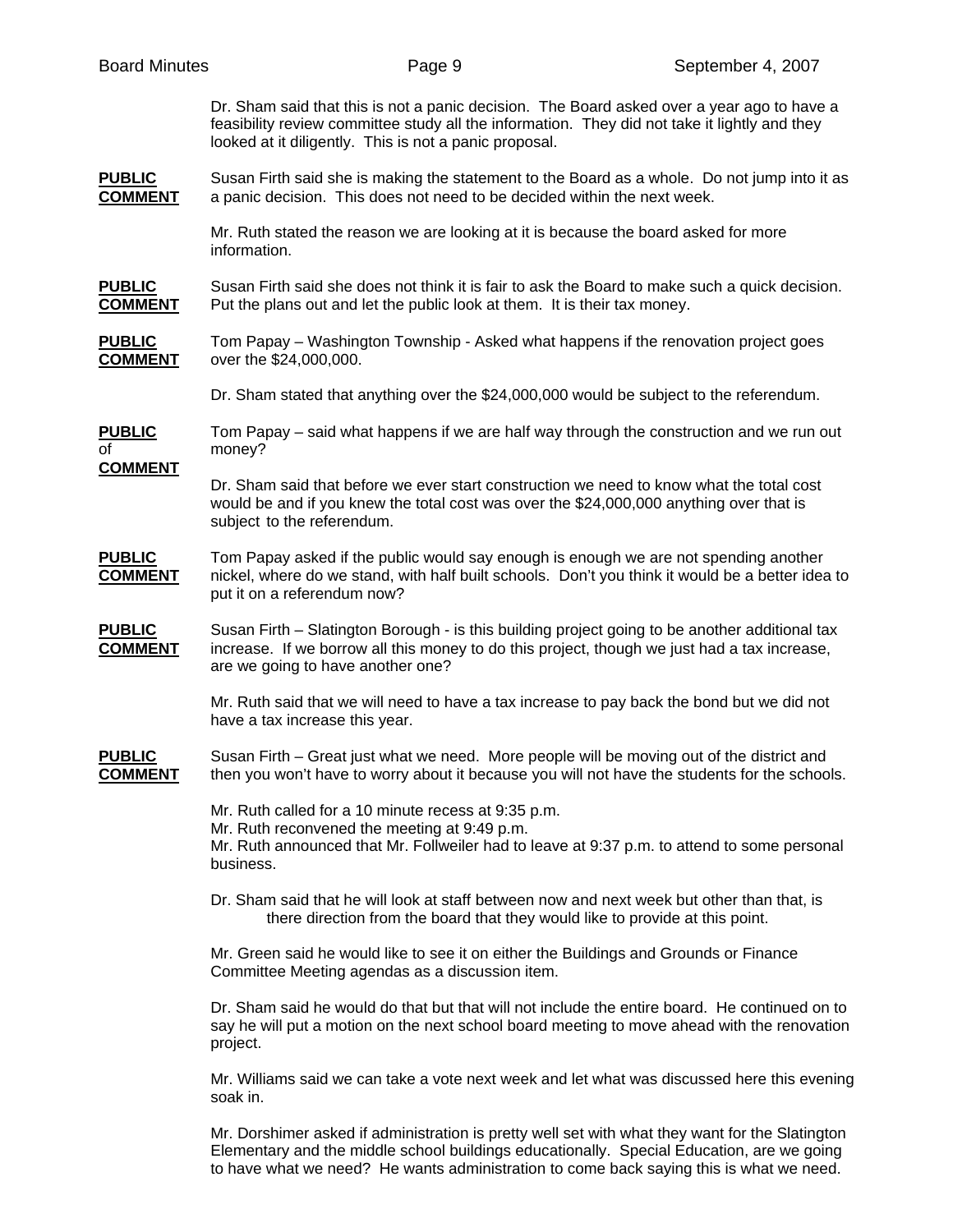Dr. Sham said that all the issues Mr. Dorshimer raised has been looked at and agreed upon by all the administrators involved with the Feasibility Committee.

Mr. Ruth stated that the board was in executive session prior to tonight's meeting to discuss some personnel issues.

**PERSONNEL** Mr. Green made a motion, which was seconded by Mrs. Ganser, that the Board of Education approves the following personnel items:

| Instructional | Appointments- Valerie Ambrose<br>Assignment:                                                             | <b>Temporary Professional Employee</b><br>Slatington Elementary School Grade 6, replacing Tara<br>Balliet who resigned                                          |  |
|---------------|----------------------------------------------------------------------------------------------------------|-----------------------------------------------------------------------------------------------------------------------------------------------------------------|--|
|               | Salary:                                                                                                  | \$39,000 (Step 1 Bachelors on the 2007-2008 CBA                                                                                                                 |  |
|               | <b>Effective Date</b>                                                                                    | Salary Schedule)<br>August 22, 2007                                                                                                                             |  |
|               | Tammy Fristick*                                                                                          | <b>Professional Employee</b>                                                                                                                                    |  |
|               | Assignment:                                                                                              | High School Special Education Teacher, replacing<br>Christina Dieter who resigned                                                                               |  |
|               | Salary:                                                                                                  | \$42,700 (Step 6 Bachelors+24 on the 2007-2008 CBA<br>Salary Schedule)                                                                                          |  |
|               | Effective:                                                                                               | August 27, 2007                                                                                                                                                 |  |
|               | Jessica Schoenberger<br>Assignment:                                                                      | <b>Temporary Professional Employee</b><br>High School Family and Consumer Science Teacher,<br>replacing Jamie Hillegass who was administratively<br>transferred |  |
|               | Salary:                                                                                                  | \$39,000 (Step 1 Bachelors on the 2007-2008 CBA<br>Salary Schedule)                                                                                             |  |
|               | <b>Effective Date:</b>                                                                                   | Upon receipt of emergency certification                                                                                                                         |  |
|               | Jillian Mlynek                                                                                           | Temporary Vacancy Replacement                                                                                                                                   |  |
|               | Assignment:                                                                                              | Slatington Elementary School Grade 5, replacing Elissa<br>Fry who is on a leave of absence                                                                      |  |
|               | Salary:                                                                                                  | \$39,000 (Step 1 Bachelors on the 2007-2008 CBA<br>Salary Schedule)                                                                                             |  |
|               | Effective:                                                                                               | August 22, 2007                                                                                                                                                 |  |
|               | <b>Termination Date:</b>                                                                                 | On or about June 13, 2008                                                                                                                                       |  |
|               | Lauren Watson                                                                                            | <b>Temporary Vacancy Replacement</b>                                                                                                                            |  |
|               | Assignment:                                                                                              | Elementary ESL Teacher, replacing Michelle Fleck who                                                                                                            |  |
|               | Salary:                                                                                                  | is on a leave of absence<br>\$39,000 (Step 1 Bachelors on the 2007-2008 CBA                                                                                     |  |
|               | Effective:                                                                                               | Salary Schedule)<br>September 18, 2007                                                                                                                          |  |
|               | <b>Termination Date:</b>                                                                                 | Upon return of full time teacher                                                                                                                                |  |
|               | *Pending Verification of Clearances                                                                      |                                                                                                                                                                 |  |
| Non-          | Kim Keiser* **                                                                                           |                                                                                                                                                                 |  |
| Instructional | Assignment:                                                                                              | Cafeteria Office Aide                                                                                                                                           |  |
|               | Salary:                                                                                                  | \$9.88/Per Hour/20 Hours Per Week during the school year<br>(2007-2008 Supplementary Personnel Salary Schedule)                                                 |  |
|               | Effective:                                                                                               | September 5, 2007                                                                                                                                               |  |
|               | *60 day probationary period ending on or about December 4, 2007<br>** Pending Verification of Clearances |                                                                                                                                                                 |  |
|               | Adriane Hoffman***                                                                                       |                                                                                                                                                                 |  |
|               | Assignment:                                                                                              | Personal Care Assistant Peters Elementary School<br>Grade 1 - New Position                                                                                      |  |
|               | Salary:                                                                                                  | \$9.88/Per Hour/6 1/2 Hours Per Day/5 Days Per Week<br>(2005-2008 Educational Support Staff Memorandum of Understanding)                                        |  |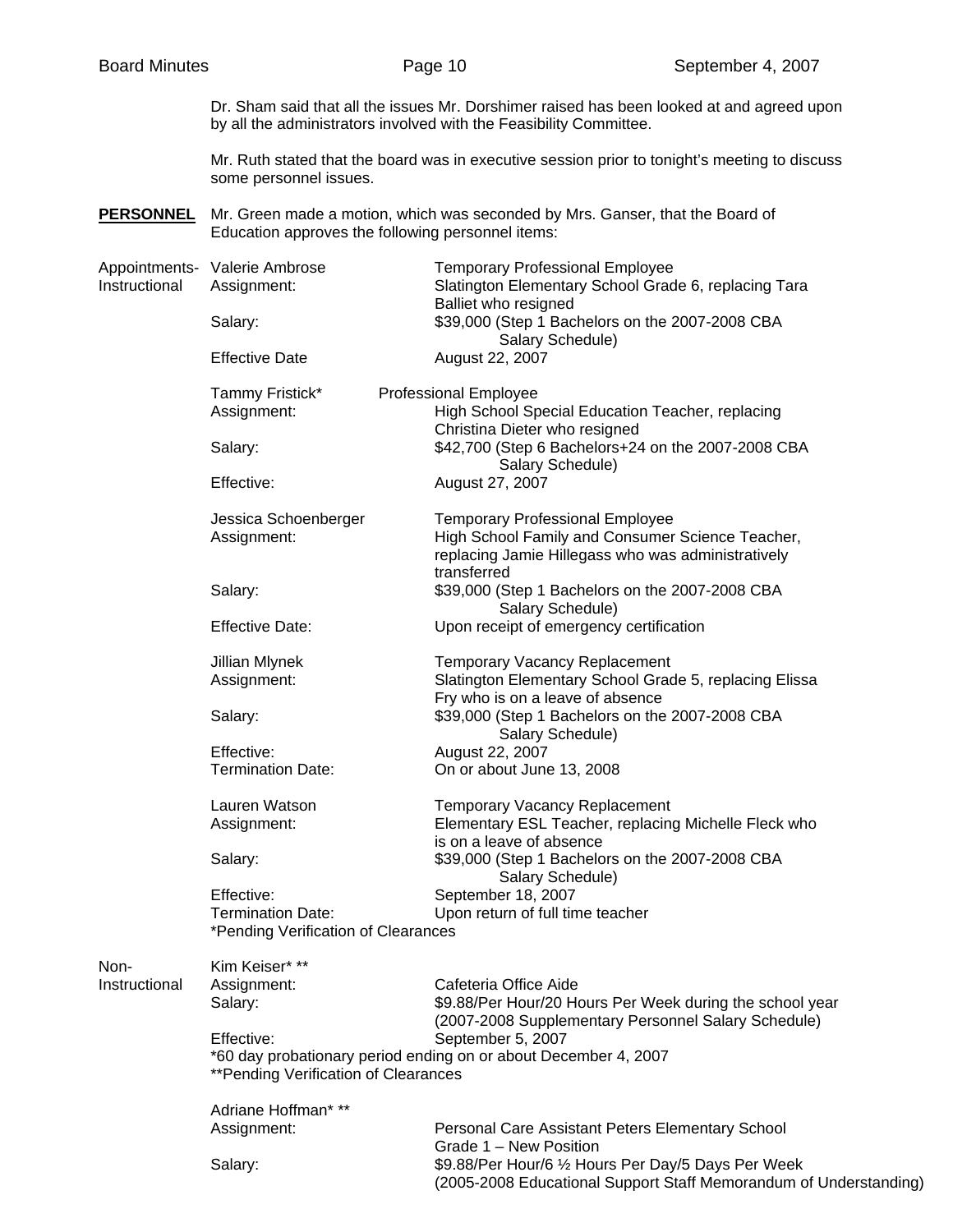|                                            | <b>Effective Date:</b><br>**Pending Verification of Clearances                                                                                                                                                                                                                                                                                                                                                 | August 27, 2007<br>*60 day probationary period ending on or about December 3, 2007                                                                                                                                                                                                             |                                                                                                              |  |
|--------------------------------------------|----------------------------------------------------------------------------------------------------------------------------------------------------------------------------------------------------------------------------------------------------------------------------------------------------------------------------------------------------------------------------------------------------------------|------------------------------------------------------------------------------------------------------------------------------------------------------------------------------------------------------------------------------------------------------------------------------------------------|--------------------------------------------------------------------------------------------------------------|--|
| <b>PERSONNEL</b><br>(cont.)                | Michelle Custer*<br>Assignment:<br>Salary:                                                                                                                                                                                                                                                                                                                                                                     | Special Education Learning Support Aide $-4th$ Grade,<br>replacing Jill Davis who resigned<br>\$9.88/Per Hour/6 1/2 Hours Per Day/5 Days Per Week<br>(2005-2008 Educational Support Staff Memorandum of Understanding)                                                                         |                                                                                                              |  |
|                                            | <b>Effective Date:</b>                                                                                                                                                                                                                                                                                                                                                                                         | August 27, 2007<br>*60 day probationary period ending on or about December 3, 2007                                                                                                                                                                                                             |                                                                                                              |  |
|                                            | Sherry Hoppes* **<br>Assignment:<br>Salary:<br>Effective:                                                                                                                                                                                                                                                                                                                                                      | Personal Care Assistant Middle School, replacing<br>Sharon Harvey who resigned<br>\$9.88/Per Hour/6 1/2 Hours Per Day/5 Days Per Week<br>(2005-2008 Educational Support Staff Memorandum of Understanding)<br>August 27, 2007                                                                  |                                                                                                              |  |
| Resignation/<br>Retirement                 | *60 day probationary period ending on or about December 3, 2007<br>** Pending Verification of Clearances<br>Accept the resignation of Michele Lobien from her position as RN Aide to the School Nurse,<br>effective August 22, 2007. Ms. Lobien has accepted a full time substitute School Nurse                                                                                                               |                                                                                                                                                                                                                                                                                                |                                                                                                              |  |
| M. Lobien<br>J. Farber                     | position with the Lehighton Area School District.<br>Accept the resignation of Jamie Farber from her position as Title I Reading Aide, effective<br>immediately. Ms. Farber has accepted a full time administrative assistant position.                                                                                                                                                                        |                                                                                                                                                                                                                                                                                                |                                                                                                              |  |
| L. House                                   | Accept the resignation of Lisa House from her position as Cook's Helper in the High<br>School, effective immediately. Ms. House is resigning her position due to medical<br>reasons.                                                                                                                                                                                                                           |                                                                                                                                                                                                                                                                                                |                                                                                                              |  |
| J. Parry                                   | Accept the resignation of John Parry from his position as Middle School Afternoon Shift<br>Custodian, effective the end of the work day on November 30, 2007. At that time Mr. Parry<br>will begin his retirement from Northern Lehigh School District after 18 years of service. He<br>requests that all applicable benefits to which he is entitled be granted upon the<br>implementation of his retirement. |                                                                                                                                                                                                                                                                                                |                                                                                                              |  |
| Transfer                                   | Administrative Nancy Wagner<br>From:<br>To:<br>Salary:<br><b>Effective Date:</b>                                                                                                                                                                                                                                                                                                                               | Personal Care Assistant - 1 <sup>st</sup> Grade<br>Title I Reading Aide Peters Elementary School, replacing<br>Jamie Farber who has resigned<br>\$10.96/Per Hour/6 1/2 Hours Per Day/5 Days Per Week<br>(2005-2008 Educational Support Staff Memorandum of Understanding)<br>September 4, 2007 |                                                                                                              |  |
| Rescind<br>Advisor                         | Rescind the appointment of Donna Marushak as Middle School Web Page Design                                                                                                                                                                                                                                                                                                                                     |                                                                                                                                                                                                                                                                                                |                                                                                                              |  |
| Appointment                                | which was approved on the August 6, 2007 agenda.                                                                                                                                                                                                                                                                                                                                                               |                                                                                                                                                                                                                                                                                                |                                                                                                              |  |
| Co-Curricular<br>Appointments<br>2007-2008 | Jonathan DeFrain<br>Scott DeLong<br><b>Catherine Farole</b><br>Jason Graver<br><b>Robert Hicks</b><br>Andrew Kern<br>Eric Schmidt<br>Amy Zeiser                                                                                                                                                                                                                                                                | <b>Assistant Softball Coach</b><br>National Honor Society - HS<br>Newspaper - MS<br>National Junior Honor Society<br><b>Assistant Softball Coach</b><br>Web Page Design - MS<br>Freshman Class Advisor<br>Freshman Class Advisor                                                               | \$2,762.07<br>\$468.13<br>\$433.10<br>\$<br>394.13<br>\$2,762.07<br>383.62<br>\$<br>\$594.87<br>\$<br>594.87 |  |
| Co-Curricular                              | Melissa DeFrain                                                                                                                                                                                                                                                                                                                                                                                                | <b>Assistant Softball Coach</b>                                                                                                                                                                                                                                                                |                                                                                                              |  |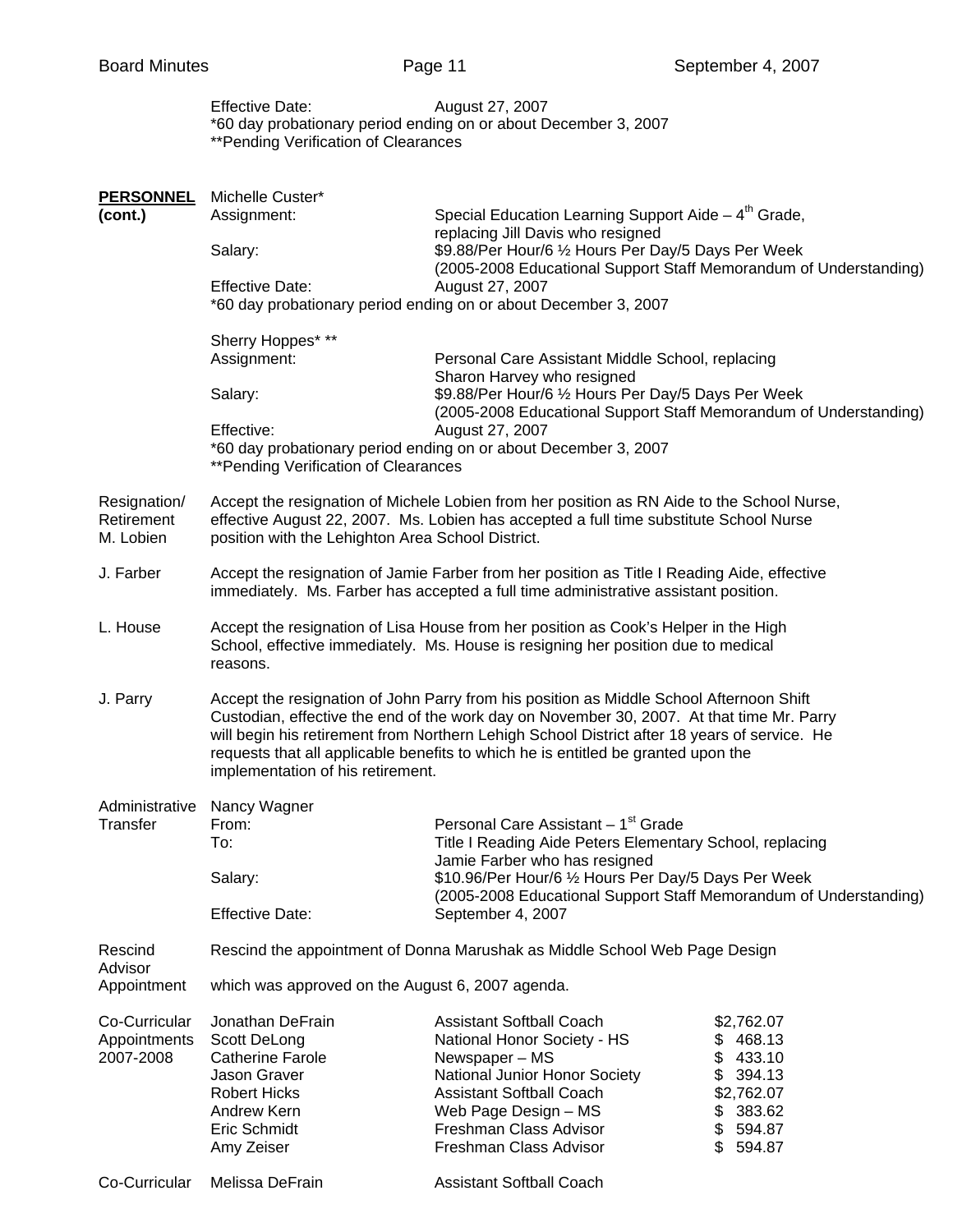| Volunteers<br>2007-2008                              | Tracey Pitosky*<br>Patrick Wanamaker*<br>*Pending Verification of Clearances                                                                                                                                                                                                                                                                                             | Assistant Field Hockey Coach<br>Assistant Basketball Coach                                                                                                                                                                                           |  |  |  |
|------------------------------------------------------|--------------------------------------------------------------------------------------------------------------------------------------------------------------------------------------------------------------------------------------------------------------------------------------------------------------------------------------------------------------------------|------------------------------------------------------------------------------------------------------------------------------------------------------------------------------------------------------------------------------------------------------|--|--|--|
| <b>PERSONNEL</b><br>(cont.)<br>Salary<br>Adjustments | of 3.25% or \$1,349.00 effective July 1, 2007.                                                                                                                                                                                                                                                                                                                           | As per the agreement with the Food Service Director, approve a salary increase for Diane Ruff,                                                                                                                                                       |  |  |  |
| Salary<br>Adjustments                                | Acknowledge the following teachers who have completed the requirements per the Collective<br>Bargaining Agreement that would entitle them to a salary increase for the 2007-2008 school<br>year:                                                                                                                                                                         |                                                                                                                                                                                                                                                      |  |  |  |
|                                                      | Nicole Kovich<br>From:<br>To:                                                                                                                                                                                                                                                                                                                                            | Step 4B<br>Step 4B+24                                                                                                                                                                                                                                |  |  |  |
|                                                      | Camille Vernarr<br>From:<br>To:                                                                                                                                                                                                                                                                                                                                          | Step 3B<br>Step 3B+24                                                                                                                                                                                                                                |  |  |  |
|                                                      | Carleen Binder<br>From:<br>To:                                                                                                                                                                                                                                                                                                                                           | $5B+24$<br>5M                                                                                                                                                                                                                                        |  |  |  |
|                                                      | Michael Lehtonen<br>From:<br>To:                                                                                                                                                                                                                                                                                                                                         | 6B+24<br>6M                                                                                                                                                                                                                                          |  |  |  |
| Substitute-<br>Instructional                         | Approve the following substitute teachers for the 2007-2008 school year at the 2007-2008<br>substitute teacher rates as approved on the Supplementary Personnel Salary Schedule:                                                                                                                                                                                         |                                                                                                                                                                                                                                                      |  |  |  |
|                                                      | Katherine Kern - Elementary<br>Matthew Kitz - Elementary<br>Denise Plotsko - Elementary<br>Richard Snell - Elementary<br>Amanda Frey - CLIU Guest Teacher<br>John Kupcha - CLIU Guest Teacher<br>Jessica Schoenberger - Elementary                                                                                                                                       |                                                                                                                                                                                                                                                      |  |  |  |
|                                                      | YEA:<br>Mr. Ruth (7)<br>NAY:<br>None $(0)$                                                                                                                                                                                                                                                                                                                               | Mr. Dengler, Mr. Dorshimer, Mrs. Ganser, Mr. Green, Mrs. Kulp, Mr. Williams,                                                                                                                                                                         |  |  |  |
| <b>CONFER-</b><br><b>ENCES</b>                       | Mr. Williams made a motion, which was seconded by Mr. Green, that the Board of Education<br>approves the following conference items:                                                                                                                                                                                                                                     |                                                                                                                                                                                                                                                      |  |  |  |
|                                                      |                                                                                                                                                                                                                                                                                                                                                                          | Lisa Blank – PASBO Act I Symposium – September 19 & 20, 2007 – Hershey Lodge &<br>Convention Center, Hershey PA - Registration: \$240.00, Lodging: \$126.00, Travel: \$72.00<br>- Total Approximate Cost: \$438.00 - Funding: Business Office Budget |  |  |  |
| <b>Student</b><br>Delegate<br>Program                | Approve to allow 2 student leaders and one adult chaperone to attend the PSBA Student<br>Delegate Program from Wednesday October 3 to Friday October 5, 2007 at the Holiday Inn,<br>Hershey PA. This program is held in conjunction with the 2007 PASA-PSBA School<br>Leadership Conference. Expenses for this program will be paid for from the School Board<br>Budget. |                                                                                                                                                                                                                                                      |  |  |  |
|                                                      | YEA:<br>Mr. Ruth $(7)$<br>NAY:<br>None $(0)$                                                                                                                                                                                                                                                                                                                             | Mr. Dengler, Mr. Dorshimer, Mrs. Ganser, Mr. Green, Mrs. Kulp, Mr. Williams,                                                                                                                                                                         |  |  |  |
| <b>POLICY</b>                                        |                                                                                                                                                                                                                                                                                                                                                                          | Mrs. Ganser made a motion, which was seconded by Mr. Williams, that the Board of Education                                                                                                                                                           |  |  |  |

approves the following policy items: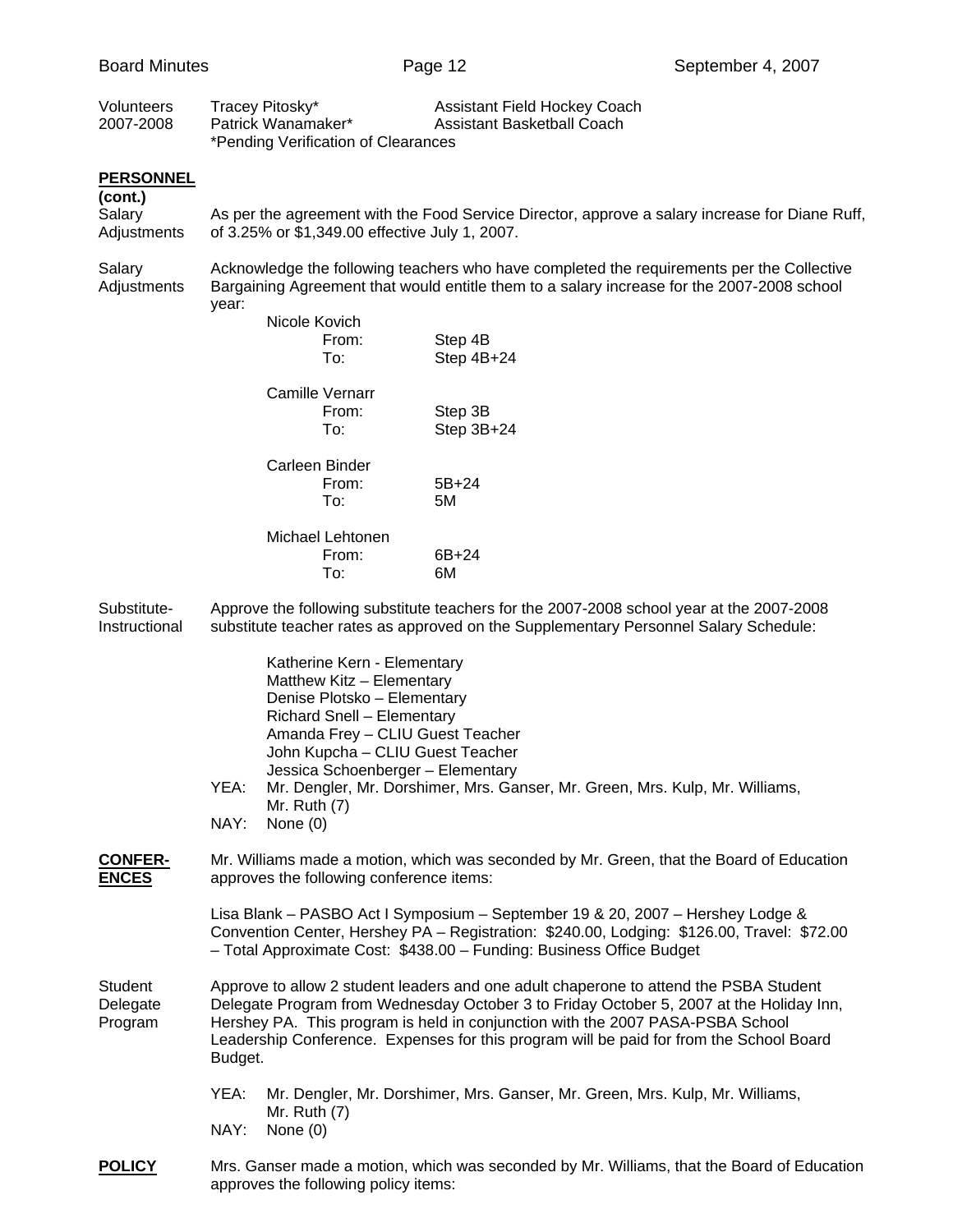| Board Policy-<br><b>First Reading</b>                                               |                                                                                                                                                                                                                                                               |                                                              | Approve school board policy #216 - Pupils - Student Records, as presented after first reading.                                                                                         |                                  |  |
|-------------------------------------------------------------------------------------|---------------------------------------------------------------------------------------------------------------------------------------------------------------------------------------------------------------------------------------------------------------|--------------------------------------------------------------|----------------------------------------------------------------------------------------------------------------------------------------------------------------------------------------|----------------------------------|--|
| <b>POLICY</b><br>(cont.)<br><b>Board Policy-</b><br><b>First Reading</b><br>(cont.) | first reading.                                                                                                                                                                                                                                                |                                                              | Approve school board policy #218 - Pupils - Student Conduct, as presented after first reading.<br>Approve school board policy #216-AR-1 - Pupils - Student Records, as presented after |                                  |  |
|                                                                                     |                                                                                                                                                                                                                                                               |                                                              | Approve school board policy #226 - Pupils - Searches, as presented after first reading.                                                                                                |                                  |  |
|                                                                                     |                                                                                                                                                                                                                                                               | after first reading.                                         | Approve school board policy #407 - Professional Employees - Student Teachers, as presented                                                                                             |                                  |  |
|                                                                                     | reading.                                                                                                                                                                                                                                                      |                                                              | Approve school board policy #603 – Finances – Budget Preparation, as presented after first                                                                                             |                                  |  |
| reading.                                                                            |                                                                                                                                                                                                                                                               |                                                              | Approve school board policy #604 – Finances – Budget Adoption, as presented after first                                                                                                |                                  |  |
|                                                                                     | first reading.                                                                                                                                                                                                                                                |                                                              | Approve school board policy #805 - Operations - Emergency Preparedness, as presented after                                                                                             |                                  |  |
|                                                                                     | reading.                                                                                                                                                                                                                                                      |                                                              | Approve school board policy #806 - Operations - Child/Student Abuse, as presented after first                                                                                          |                                  |  |
| presented                                                                           |                                                                                                                                                                                                                                                               | after first reading.                                         | Approve school board policy #807 - Operations - Opening Exercises/Flag Displays, as                                                                                                    |                                  |  |
|                                                                                     | YEA:<br>NAY:                                                                                                                                                                                                                                                  | Mr. Ruth (7)<br>None (0)                                     | Mr. Dengler, Mr. Dorshimer, Mrs. Ganser, Mr. Green, Mrs. Kulp, Mr. Williams,                                                                                                           |                                  |  |
| <b>CURRIC-</b><br><b>ULUM AND</b><br><b>INSTRUC-</b>                                | Mr. Green made a motion, which was seconded by Mr. Dengler, that the Board of Education<br>approves the following curriculum and instruction items:                                                                                                           |                                                              |                                                                                                                                                                                        |                                  |  |
| <b>TION</b><br>Induction<br>Program                                                 | Approve the following teachers as helping teachers in the Northern Lehigh School District<br>Induction Program for the 2007-2008 school year:                                                                                                                 |                                                              |                                                                                                                                                                                        |                                  |  |
|                                                                                     |                                                                                                                                                                                                                                                               | <b>Helping Teacher</b>                                       | Inductee                                                                                                                                                                               | Stipend                          |  |
|                                                                                     | Regina Wehr<br>Linda Brown                                                                                                                                                                                                                                    | Anthony Jordan                                               | Kimberly Jones<br>Valerie Ambrose<br>Jessica Schoenberger                                                                                                                              | \$750.00<br>\$750.00<br>\$750.00 |  |
|                                                                                     | Mr. Dengler, Mr. Dorshimer, Mrs. Ganser, Mr. Green, Mrs. Kulp, Mr. Williams,<br>YEA:<br>Mr. Ruth $(7)$<br>NAY:<br>None (0)                                                                                                                                    |                                                              |                                                                                                                                                                                        |                                  |  |
| <b>NEW</b><br><b>BUSINESS</b>                                                       | Mrs. Ganser made a motion, which was seconded by Mr. Dengler, that the Board of Education<br>approves the following new business items:                                                                                                                       |                                                              |                                                                                                                                                                                        |                                  |  |
| Lehigh Valley<br><b>Intake Unit</b><br>Agreement                                    | Approve to authorize the superintendent to execute a letter of agreement for the 2007-2008<br>Drug & Alcohol academic year with the Lehigh Valley Drug & Alcohol Intake Unit. The Student Assistance<br>Teams in our school district will use these services. |                                                              |                                                                                                                                                                                        |                                  |  |
| Summary<br>Offense<br><b>Notices</b>                                                |                                                                                                                                                                                                                                                               | notices for district students for the 2007-2008 school year: | Approve to designate and authorize the following administrators to sign summary offense                                                                                                |                                  |  |
|                                                                                     |                                                                                                                                                                                                                                                               | Mrs. Karen Nicholas - Peters Elementary School Principal     |                                                                                                                                                                                        |                                  |  |

Dr. Linda Marcincin – Slatington Elementary School Principal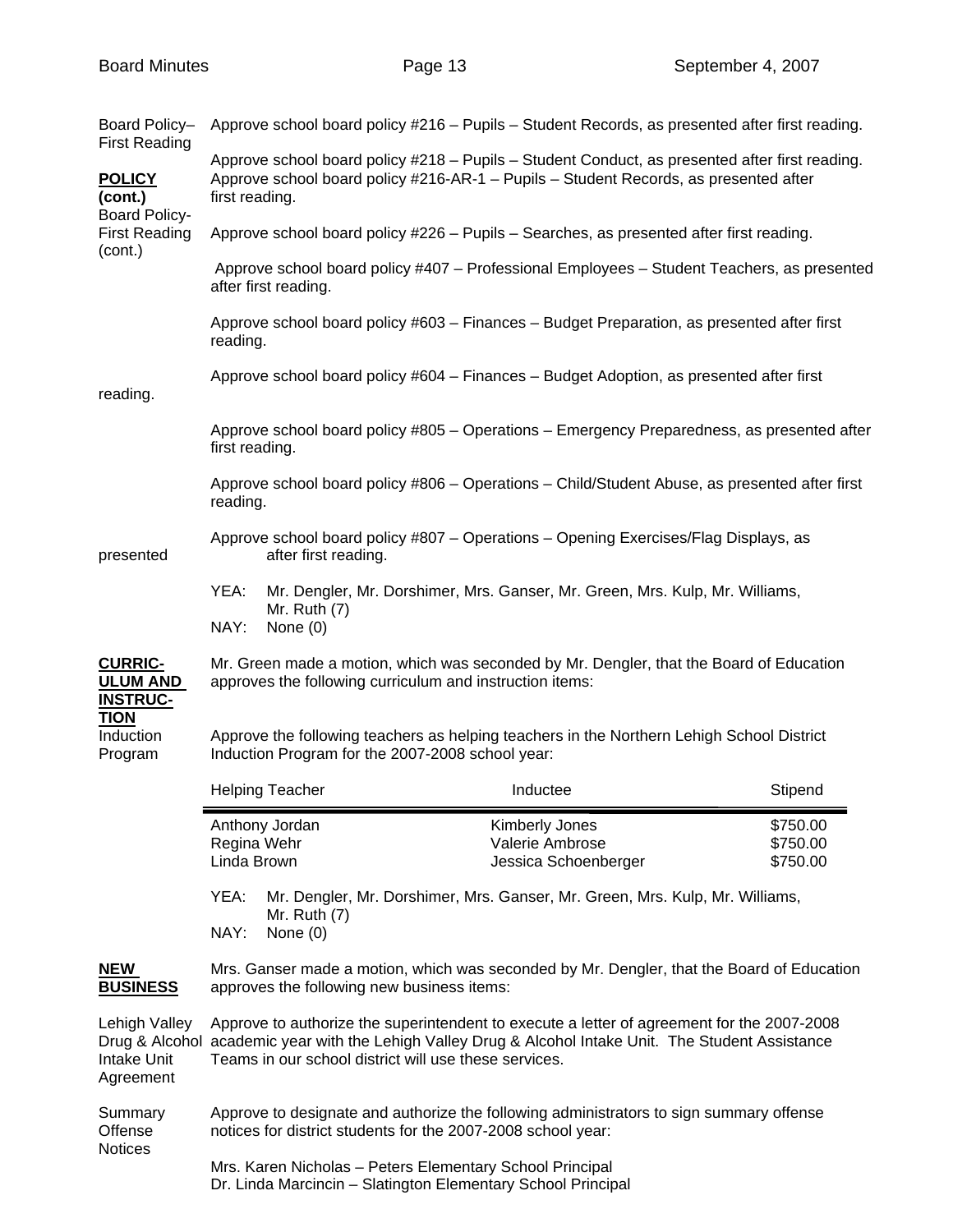|                                                    | Mr. David Papay - Middle School Principal<br>Mrs. Aileen Yadush - High School Principal<br>Mr. Donald Allen - High School Assistant Principal<br>Mrs. Jill Chamberlain - High School/Middle School Assistant Principal                                                                                                                                                                                                                                                                                                                                                                                                                                                                                                                                                                                                                                                                                                                                                                                                                                                                                                 |  |  |
|----------------------------------------------------|------------------------------------------------------------------------------------------------------------------------------------------------------------------------------------------------------------------------------------------------------------------------------------------------------------------------------------------------------------------------------------------------------------------------------------------------------------------------------------------------------------------------------------------------------------------------------------------------------------------------------------------------------------------------------------------------------------------------------------------------------------------------------------------------------------------------------------------------------------------------------------------------------------------------------------------------------------------------------------------------------------------------------------------------------------------------------------------------------------------------|--|--|
| <b>NEW</b><br><b>BUSINESS</b><br>(cont.)           | YEA:<br>Mr. Dengler, Mr. Dorshimer, Mrs. Ganser, Mr. Green, Mrs. Kulp, Mr. Williams,<br>Mr. Ruth $(7)$<br>None (0)<br>NAY:                                                                                                                                                                                                                                                                                                                                                                                                                                                                                                                                                                                                                                                                                                                                                                                                                                                                                                                                                                                             |  |  |
| <b>FINANCIAL</b>                                   | Mr. Dengler made a motion, which was seconded by Mr. Green, that the Board of Education<br>approves the following financial items:                                                                                                                                                                                                                                                                                                                                                                                                                                                                                                                                                                                                                                                                                                                                                                                                                                                                                                                                                                                     |  |  |
| Cash Mngt<br>Portfolio                             | Approve the Arthurs Lestrange Cash Management Portfolio for the months of July 2007.                                                                                                                                                                                                                                                                                                                                                                                                                                                                                                                                                                                                                                                                                                                                                                                                                                                                                                                                                                                                                                   |  |  |
| Per Capita<br>Exonerations/<br>Abatements          | Approve abatement/exoneration requests of per capita taxes, for the residents that fall within<br>the guidelines, as presented.                                                                                                                                                                                                                                                                                                                                                                                                                                                                                                                                                                                                                                                                                                                                                                                                                                                                                                                                                                                        |  |  |
| <b>Class 2011</b><br><b>Bank Account</b>           | Approve the request of the senior high school to open a "Class of 2011" account in<br>accordance with the Student Activities Fund Account. Purpose of this account is to raise<br>funds for the students.                                                                                                                                                                                                                                                                                                                                                                                                                                                                                                                                                                                                                                                                                                                                                                                                                                                                                                              |  |  |
|                                                    | YEA:<br>Mr. Dengler, Mr. Dorshimer, Mrs. Ganser, Mr. Green, Mrs. Kulp, Mr. Williams,<br>Mr. Ruth (7)<br>NAY:<br>None $(0)$                                                                                                                                                                                                                                                                                                                                                                                                                                                                                                                                                                                                                                                                                                                                                                                                                                                                                                                                                                                             |  |  |
| <b>LEGAL</b>                                       | Mr. Ruth reminded the board of the audit review meeting on Thursday September 6 at 10:00 a.m.                                                                                                                                                                                                                                                                                                                                                                                                                                                                                                                                                                                                                                                                                                                                                                                                                                                                                                                                                                                                                          |  |  |
| <b>CORR-</b><br><b>ESPON-</b><br><b>DENCE</b>      | Mr. Ruth said there was an article in the newspaper at our AYP.<br>Asked if anyone would like to attend the October 2 <sup>nd</sup> PSBA Boot Camp. He is unable to<br>attend.                                                                                                                                                                                                                                                                                                                                                                                                                                                                                                                                                                                                                                                                                                                                                                                                                                                                                                                                         |  |  |
| <b>INFORM-</b><br><b>ATION</b>                     | Minutes of the Lehigh Career & Technical Institute Joint Operating Committee meeting held<br>on June 27, 2007 and the LCTI Director's Report for August 2007 were distributed.                                                                                                                                                                                                                                                                                                                                                                                                                                                                                                                                                                                                                                                                                                                                                                                                                                                                                                                                         |  |  |
|                                                    | Minutes of the Carbon Lehigh Intermediate Unit 21 Board of Directors meeting held on July<br>16, 2007 were distributed.                                                                                                                                                                                                                                                                                                                                                                                                                                                                                                                                                                                                                                                                                                                                                                                                                                                                                                                                                                                                |  |  |
| <b>RECOG-</b><br><b>NITION OF</b><br><b>GUESTS</b> | Chip Klocek - Washington Township talked about the Feasibility Study. He said the study<br>was not listening to a lot of people crying about what they think they need or have to have.<br>There were a lot of people putting their heads together collectively and researching and<br>digging in on what we needed in this community. He is offering his self, as a member of the<br>public that sat on the committee to the very end, to go out with Board members on the road to<br>explain his perspective of this study to the public. His taxes are at stake the same as<br>everyone else's. This is not a one sided thing decided on a whim. He will challenge anybody<br>to go through his research and see if anything the committee has told them is not true.<br>People can come to any meeting and say what about this option or this option. Don't'<br>anybody think that the committee did not say the same thing and explore the same<br>possibilities. We were not given that option. We had to choose one of the three options<br>presented to us and we did that in good faith and with do diligent. |  |  |
| <b>ADJOURN-</b><br><b>MENT</b>                     | Mr. Green made a motion, which was seconded by Mrs. Ganser, that the regular meeting of<br>the Northern Lehigh School District Board of School Directors is adjourned at 10:14 p.m.                                                                                                                                                                                                                                                                                                                                                                                                                                                                                                                                                                                                                                                                                                                                                                                                                                                                                                                                    |  |  |
|                                                    | YEA:<br>Mr. Dengler, Mr. Dorshimer, Mrs. Ganser, Mr. Green, Mrs. Kulp, Mr. Williams,<br>Mr. Ruth (7)                                                                                                                                                                                                                                                                                                                                                                                                                                                                                                                                                                                                                                                                                                                                                                                                                                                                                                                                                                                                                   |  |  |

NAY: None (0)

Respectfully submitted,